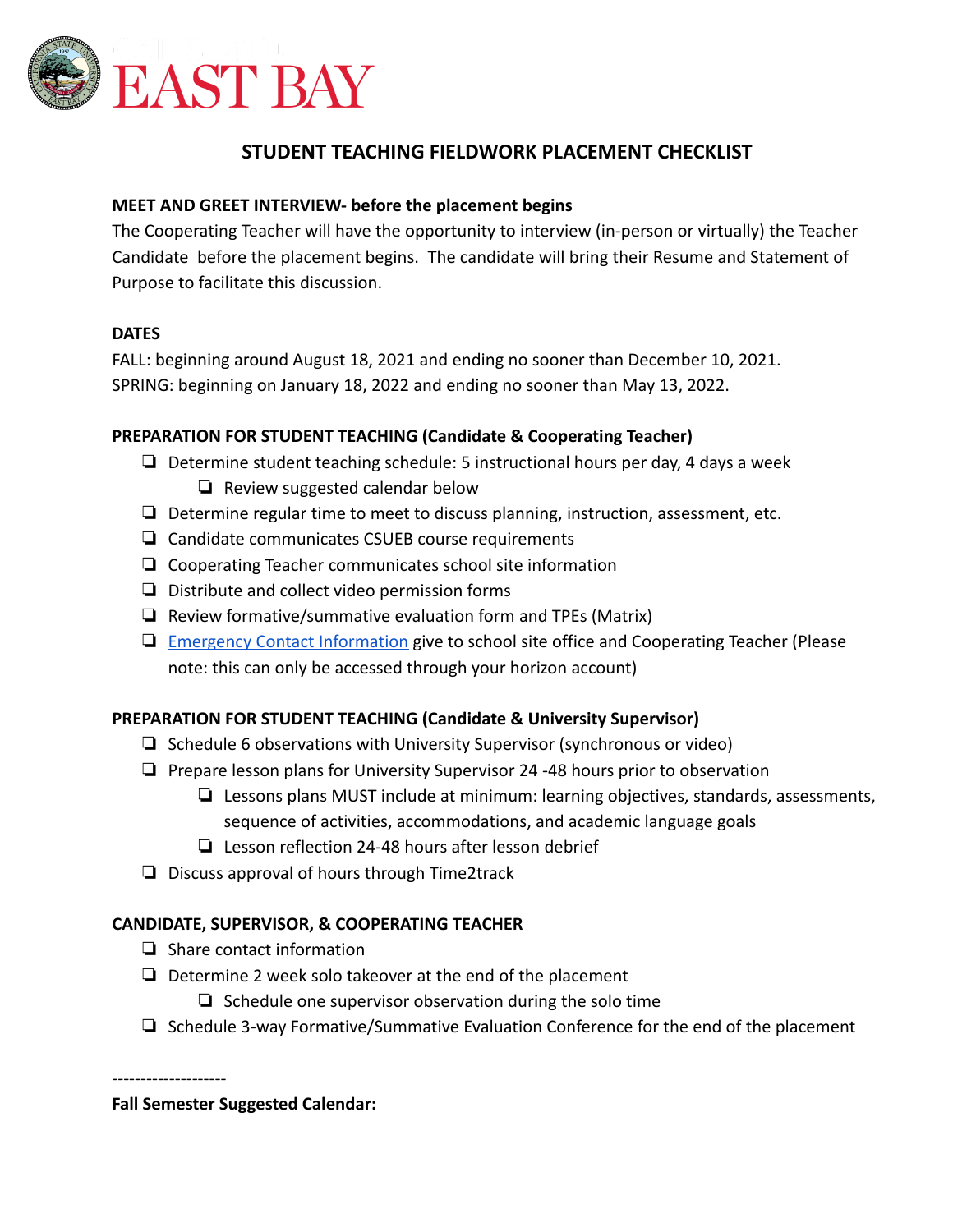The following is a suggested calendar. Some districts and schools may use alternate calendars. Work with your Cooperating Teacher (CT) and University Supervisor to create an individualized plan. **BE FLEXIBLE!**

**Week 1:** Observe teaching and take notes on what and how your Cooperating Teacher is teaching and establishing routines.

**Week 2:** Observe teaching and take notes on what and how your CT is teaching and establishing routines. Actively interact with students and participate in routines.

**Week 3:** Teach/lead routine activities. Continue to observe and interact with students throughout the entire placement!

**Week 4 - 6:** Plan and teach one instructional hour 2 x during week. Lesson plans are to be reviewed with CT a day or more prior to teaching the lesson(s).

**Week 7 - 10:** Plan and teach one instructional hour 3 x during week. Team teach/assist 2 hours.

**Week 11 - 15:** Possible solo weeks. Plan and teach one instructional hour 4 x during week. Team teach/assist 2 hours.

#### --------------------

### **Spring Semester Suggested Calendar:**

The following is a suggested calendar. Some districts and schools may use alternate calendars. Work with your Cooperating Teacher (CT) and University Supervisor to create an individualized plan. **BE FLEXIBLE!**

**Week 1:** Observe teaching and take notes on what and how your Cooperating Teacher (CT) is teaching and establishing routines. Actively interact with students and participate in routines.

**Week 2:** Teach/lead routine activities. Plan and teach one instructional hour 2 x during the week. Lesson plans are to be reviewed with CT a day or more prior to teaching the lesson(s). Continue to observe and interact with students throughout the entire placement!

**Week 3:** Plan and teach one instructional hour 3 x during week. Team teach/assist 2 hours.

**Week 4:** Plan and teach one instructional hour 4 x during week. Team teach/assist 2 hours.

**Week 5:** Plan and teach one instructional hour 4 x during week. Plan and teach another instructional hour 2 x during week. Team teach/assist 1 hour.